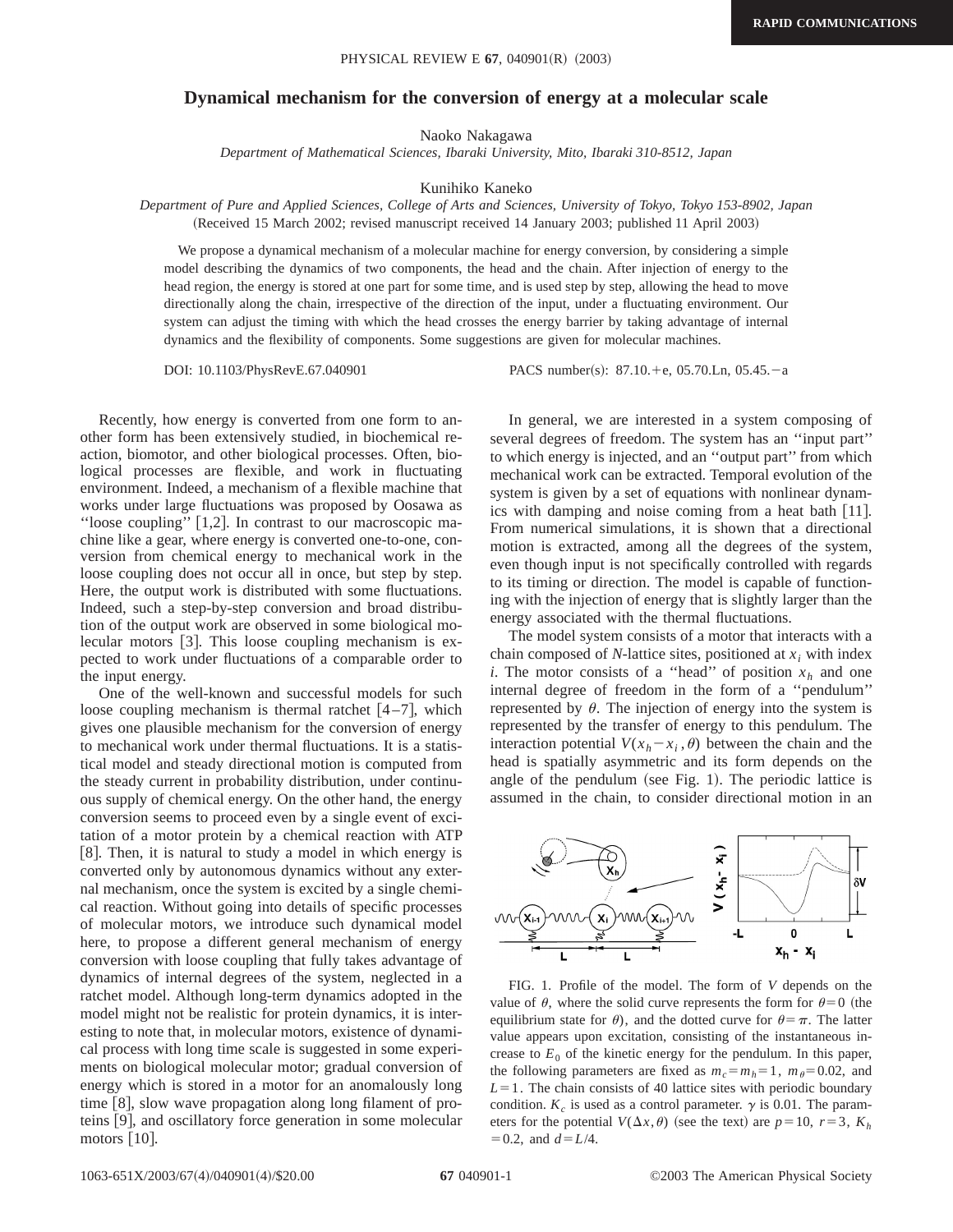asymmetric periodic potential as is often studied in the study of thermal ratchet. Every degree of freedom, except for the internal pendulum, is in contact with a heat bath, generating random fluctuations described by a Langevin equation with weak damping. The equations of motion for this system are chosen as

$$
m_c \ddot{x}_i = -m_c \gamma \dot{x}_i + \sqrt{2m_c \gamma T} \xi_i(t) - K_c \left\{ (x_i - iL) + \left( x_i - \frac{x_{i-1} + x_{i+1}}{2} \right) - \frac{\partial V}{\partial x_i}, \right\}
$$

$$
m_h \ddot{x}_h = -m_h \gamma \dot{x}_h + \sqrt{2m_h \gamma T} \xi_h(t) - \sum_i \frac{\partial V}{\partial x_h},
$$

$$
m_\theta \ddot{\theta} = -\sum_i \frac{\partial V}{\partial \theta},
$$

where  $T$  is the temperature,  $\gamma$  is a friction coefficient, and  $\xi_{\alpha}(t)$  represents the Gaussian white noise. Here, we use the units Boltzmann constant  $k_B=1$ .  $K_c$  and *L* are the spring constants and the natural interval between two neighboring lattice sites in the chain.  $m_c$ ,  $m_h$ , and  $m_\theta$  are masses of the respective degrees of freedom.

The potential form is asymmetric in space as shown in Fig. 1, where the characteristic decay length of the interaction is set at a smaller value than *L*, to assure that the interaction is confined mostly to the nearest lattice sites. In this paper, we adopt the following potential form:

$$
V(\Delta x, \theta) = K_h \frac{\tanh(p\Delta x - r) + (1 - \cos \theta)/2}{\cosh(\Delta x/d)},
$$

where the parameters *p* and *r* determine the degree of asymmetry and  $K_h$  and *d* give a strength and a decay length of interactions, respectively. Specific choice of this form is not important. We have simulated our model choosing several other potential forms with asymmetry and obtained qualitatively the same results for the directional motion. The pendulum mode without direct coupling to the heat bath is adopted here just as one representation of long-term storage of energy experimentally suggested in molecular motors  $[8]$ . As long as there exists such slow relaxation mode, our results follow, and this specific choice is *just an example* for it. Any mode realizing slow relaxation (even in the form of conformational change) is adopted instead.

In thermal equilibrium, no directional motion is possible on the average. However, when energy is imported to the pendulum, directional motion is observed, after a time lag. One realization of time series of the positions of the head, pendulum, and neighboring lattice sites is plotted in Fig. 2. Although this time series represents a typical example of the head motion, the particular motion differs from each event, since it includes a chaotic component and is subject to thermal noise. We computed the distribution of the number of steps as displayed in Fig. 3. In this distribution, there appears a peak at two steps, which is shifted to larger values as the amount of injected energy is increased. The distribution was

N. NAKAGAWA AND K. KANEKO **PHYSICAL REVIEW E 67, 040901(R)** (2003)



FIG. 2. (Color) A typical relaxation process following the excitation of the pendulum for  $K_c = 0.5$ . In the simulation, the system was prepared in thermal equilibrium with  $T=0.02$ , and the pendulum was excited at  $time=0$  with  $E_0=0.4$ . With the temperature used here, the head remains at one lattice site for a very long time in thermal equilibrium. Upper, time series of the positions of the head  $x_h$  (red) and a few neighboring lattice sites  $x_i$  ( $-1 \le i \le 3$ , green). Middle, time series of the kinetic energy of the internal pendulum  $(T_{\theta})$ , the lattice sites  $(T_i)$ , and the head  $(T_h)$ , where the vertical scale of  $T_{\theta}$  is larger than that of the others. In the lower schematic figures  $(a)$ – $(d)$  correspond to each stage shown in the upper figure.

obtained from 1000 random sequences  $\xi_{\alpha}(t)$ , where, at the energy injection, configuration of internal degrees of the system is not specified. The direction of the head motion is independent of the direction of the rotation of the pendulum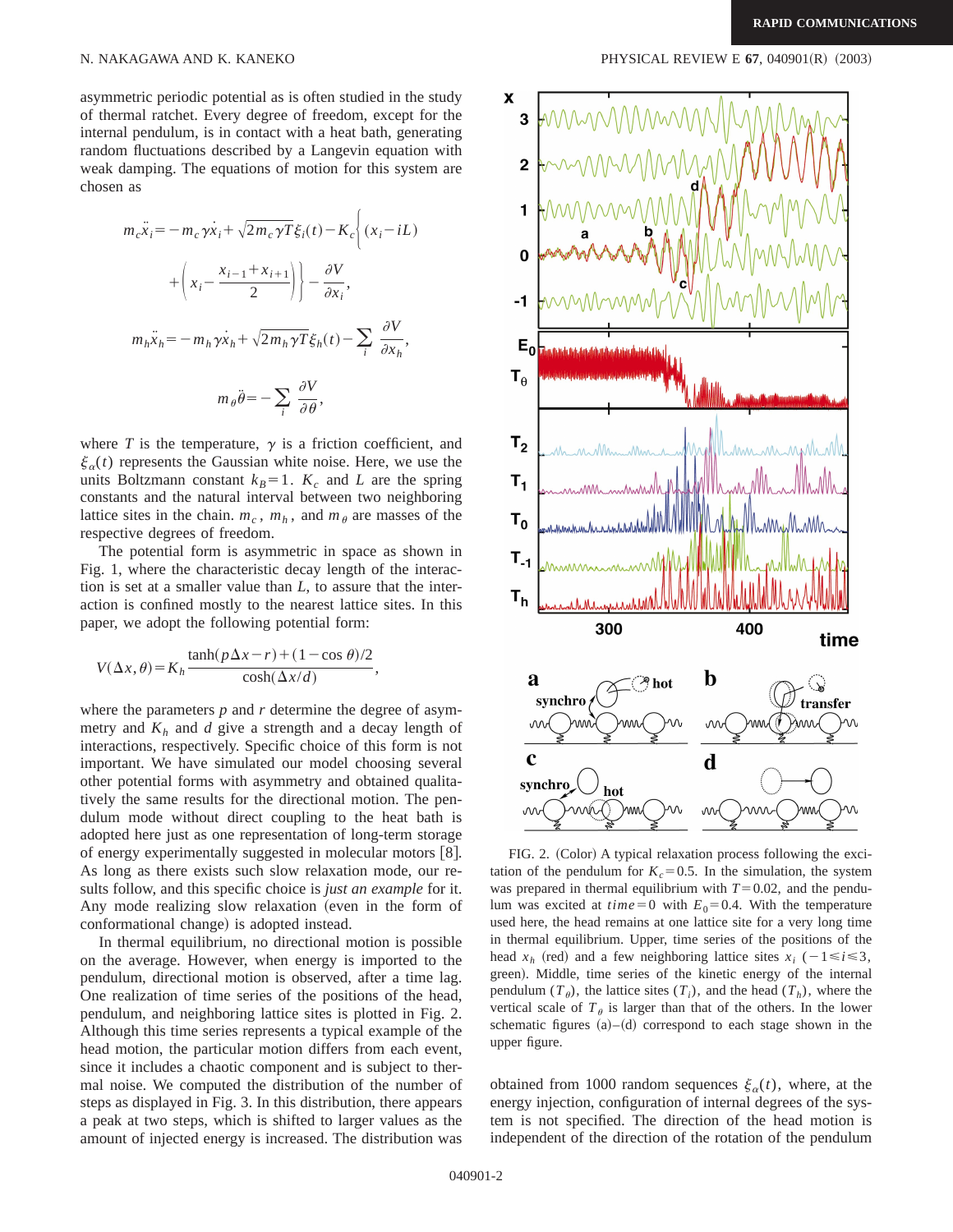

FIG. 3. Frequency distribution of the displacement (number of steps) of the head position  $(x_h)$  per an excitation.  $K_c = 0.5$ , *T*  $=0.02$ , and  $E_0=0.4$  ( $=20k_BT$ ).

and other situation of the system. Therefore, the system functions robustly.

Here we briefly discuss the characteristics of the step distribution. In lower temperature,  $\langle \Delta x_h \rangle$  is nearly equal to the variance of  $\Delta x_h$ . In fact, the step distribution is nearly Poissonian, i.e., the probability occurring at *n* steps jump is given by  $P(n) = e^{-\lambda} \lambda^n/n!$  with  $\lambda = \langle \Delta x_h \rangle$ . With increasing the temperature, the distribution becomes broad, as is displayed in Fig. 3. It is interesting to note that this broad distribution form of steps is similar to that observed in some experiments of molecular motors  $\lceil 3 \rceil$ .

The energy conversion mechanism presented here functions over a rather broad range of temperatures, as shown in Fig.  $4(a)$ . The average number of steps is a linearly increasing function of the injected energy above a certain threshold value. This implies that as the amount of injected energy increases, the ratio of converted energy to directional motion does not decay to zero, but, rather, approaches some finite constant. For low temperatures, there exists a critical value of  $E_0$  around  $\delta V = 0.34$  (see Fig. 1), below which the directional motion is suppressed. For higher temperatures, the head exhibits directional motion even for small values of  $E_0$ . It is thus seen that the system's directional motion is robust with respect to changes of the environmental temperature and can adjust itself in response to the amount of input energy. To make this energy conversion possible, it is important that the chain should be sufficiently flexible. Indeed, if the spring constant  $K_c$  is too large, no directional motion of the head is generated [see Fig.  $4(b)$ ].

Now, we discuss how energy is converted, by closely examining the dynamics of the model. When the pendulum motion is fast, and is essentially decoupled from the head motion, the head and the nearest lattice site exhibit highly correlated vibration as depicted in Fig.  $2(a)$ . Since their motion is governed mainly by a two-body interaction, this coherent vibration is not surprising. Here the energy is stored at the pendulum for some time, as was already studied  $|12|$ .

As an initially excited pendulum relaxes, their motion is eventually no longer decoupled from the rest of the system, and the pendulum, head, and the corresponding lattice site come to exhibit three-body motion. Since this motion possesses instability, the coherent motion of the head and the lattice site is lost. As a result, the vibration amplitude of the head becomes larger with energy transfer from the pendulum





FIG. 4. (a) Average displacement  $\langle \Delta x_h \rangle$  as a function of  $E_0$  for three values of temperature computed as the ensemble average over 1000 samples.  $K_c$ =0.5. For larger values of  $E_0$ ,  $\langle \Delta x_h \rangle$  increases as a function of  $E_0$  in similar manners for all *T*. (b) Dependence of  $\langle \Delta x_h \rangle$  on  $K_c$  for  $T=0.02$  and  $E_0=0.35$ . Directional motion is most prominent in a particular range of stiffness of the chain  $(K_c)$  $\approx$  0.5), where the fluctuations of the lattice are slightly larger than those of the head. The directional motion is suppressed both for larger values of  $K_c$ , because lattice fluctuations decrease in magnitude, and for smaller values of  $K_c$ , because the head interacts not only with the lattice site at which it is positioned, but also with neighboring sites, resulting in an effectively stronger potential experienced by the head.

[Fig.  $2(b)$ ]. The energy is localized at the corresponding lattice site and the head for a certain interval (see  $T_0$  and  $T_h$ ). Then, due to the large amplitude, the head begins to interact with the neighboring lattice sites. As it does so, head begins to experience the asymmetry of the potential, and its motion becomes synchronized with that of the next site to the left of the original [Fig.  $2(c)$ ]. Because the interaction between the head and the left lattice site is repulsive [see  $V(x_h - x_i)$  in  $x_h - x_i > L/2$ , the head bounces back eventually to the next site to the right of the original after a few period of synchronization [Fig.  $2(d)$ ]. In this process, the head absorbs energy from the chain, so that it can cross over the energy barrier to the next site to the right. The timing of this crossing is spontaneously determined by the interaction of the head, pendulum, and lattice sites.

If the injected energy were dissipated completely into a large number of degrees of freedom (as heat), the conversion of energy into directional motion would suffer a rather large loss. Contrastingly, the motion generated by our mechanism remains confined to just a few degrees of freedom and highly correlated in space and time. In other words, supplied energy to the pendulum is not diffused randomly as heat, and, as a result, the injected energy can effectively be transduced to produce directional motion. For the robustness of this conversion mechanism, it is important that the motion is not